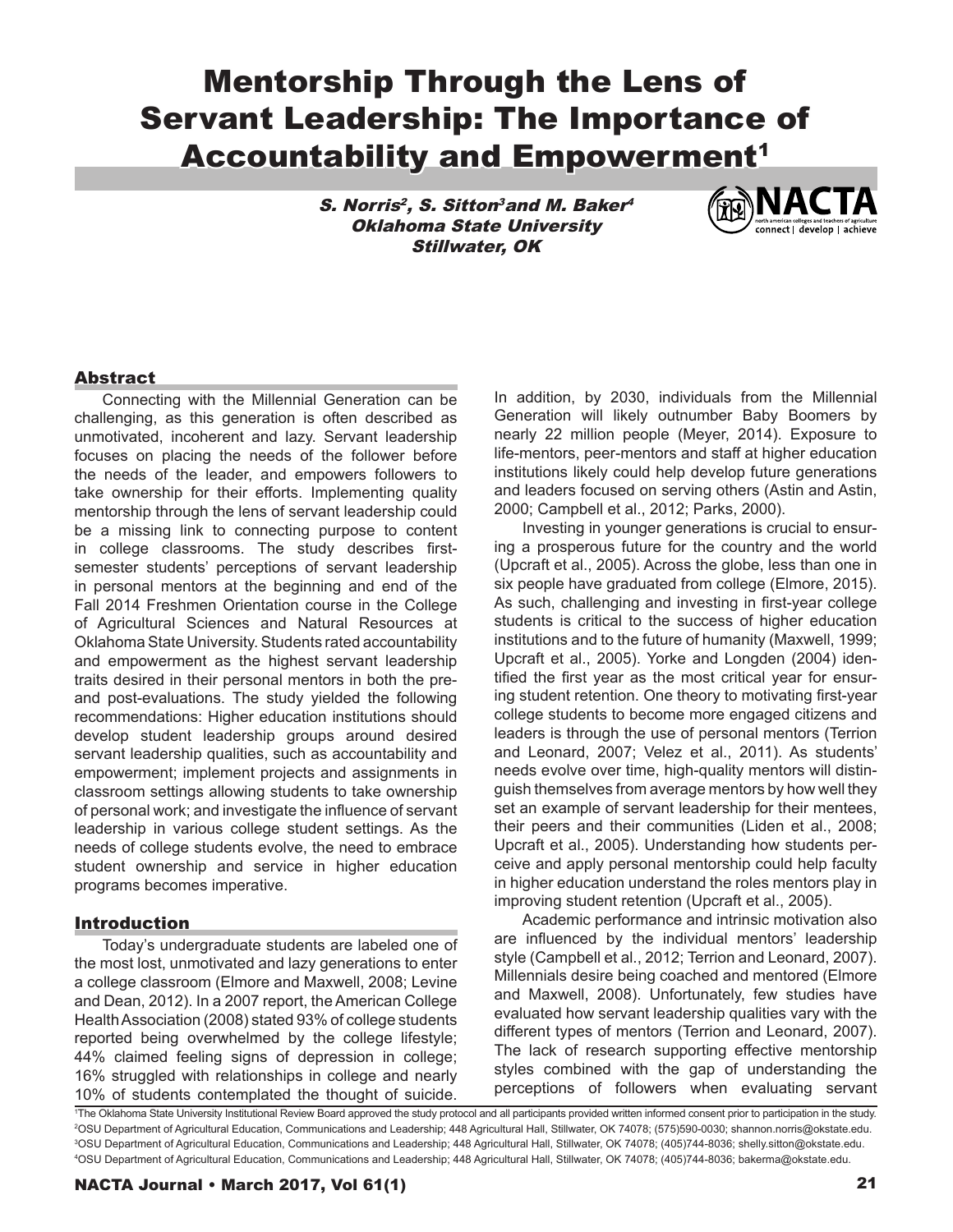# Mentorship Through the Lens

leadership (Van Dierendonck and Nuijten, 2011) provide a significant opportunity for future research in the development of first-year students (Upcraft, et al., 2005). Van Dierendonck and Nuijten (2011) firmly state the perspective of the follower on a servant leader's behavior is missing.

# **Objectives**

The following objectives were developed to guide this study:

- 1. Describe the selected characteristics (age, sex, and ethnicity) of incoming students in the Fall 2014 OSU CASNR – Freshman Orientation class (AG 1011).
- 2. Compare differences in incoming students' perceptions of servant leadership traits in personal mentors at the beginning and end of the AG 1011 course in the Fall 2014.

## Limitations

The following limitations were identified for this study:

- 1. The study is designed to describe incoming students' perceptions of servant leadership traits identified in students' personal mentors. Perceptions of servant leadership can be influenced by many variables, not just personal mentorship.
- 2. The results, findings, and conclusions related to servant leadership constructs in this study cannot be generalized to other populations.

## Millennial Generation

Generations are defined by shared experiences within specific time periods and are often influenced by people, places, events and social references (Elam et al., 2007). Howe and Strass (2000) stated most of the current U.S. population is made up of five generations: the G.I. Generation (born between 1901 to 1924), the Silent Generation (1925–1942), the Baby Boomer Generation (1943–1960), Generation X (1961–1981) and the Millennial Generation (1982–2002). According to Elmore and Maxwell (2008), the next generation beyond the millennials will be known as Generation iY (born after 2003). However, most students who are enrolled in higher education institutions today are members of the millennial generational cohort (Elam et al., 2007).

First year students face many struggles during this vulnerable time of their lives and they long for guidance more than previous generations (Levine and Dean, 2012). In fact, Yorke and Longden (2004) identified four general reasons a typical student leaves their programs in higher education: (a) a misunderstanding of the program when they enrolled; (b) students' experiences within the program; (c) struggle with adjusting to the demands of the program; and (d) situations in students' lives outside of the program. In addition to the stress of choosing the right program, millennials also face many societal issues unique to their generation (Levine and Dean, 2012):

- Current undergraduates are the first generation of digital natives.
- Millennials are the most demographically diverse generation in the history of higher education.
- Millennials are the most connected generation where students have unlimited access to being wirelessly connected with other people, but the lack of interpersonal and communication skills makes them feel isolated.
- Current undergraduates believe the economy is the most critical issue facing the country's future and nearly two-thirds of undergraduates leave college with substantial student loan debt.
- Millennials are described as a more entitled, immature, dependent and overprotected generation than previous generations.

# Conceptual Framework Servant Leadership Theory

The main purpose of servant leadership is to serve, empower and challenge followers to become leaders (Daft and Lane, 2011). Greenleaf's discovery of servant leadership sparked a growing field of research interest (Barbuto and Wheeler, 2006; Farling et al., 1999; Page and Wong, 2000; Spears, 2002) and laid the groundwork for developing measurements attempting to define servant leadership (Van Dierendonck and Nuijten, 2011). Unfortunately, most attempts to define servant leadership have been inconsistent and without a universal standard of underlining constructs (Liden et al., 2008). Russell and Stone (2002) declared, *"The literature regarding servant leadership is rather indeterminate, somewhat ambiguous, and mostly anecdotal"* (p. 145). As a result, building an all-encompassing, conceptual model for servant leadership becomes difficult when nearly 40 different attributes have been used to describe constructs relating to this theory (Barbuto and Wheeler, 2006; Van Dierendonck, 2011). In an effort to conceptualize the theory of servant leadership, Parris and Peachey (2013) examined servant leadership within an organizational context, but still identified the lack of consistency in the definitions used to conceptualize servant leadership. As such, this study will focus on an operational definition of servant leadership, defined by Van Dierendonck and Nuijten (2011).

## Van Dierendonck and Nuijten's Approach to Servant Leadership

To more clearly define and operationalize characteristics of servant leadership, Van Dierendonck and Nuijten (2011) developed the Servant Leadership Survey (SLS) by focusing on transparent servant leadership behavior related to the well-being and performance of followers. The initial development and validation of the SLS involved three-phases: (a) exploring and analyzing factors defining servant leadership; (b) comparing the content validity of the SLS to other servant leadership measures; and (c) correlating the criterion-related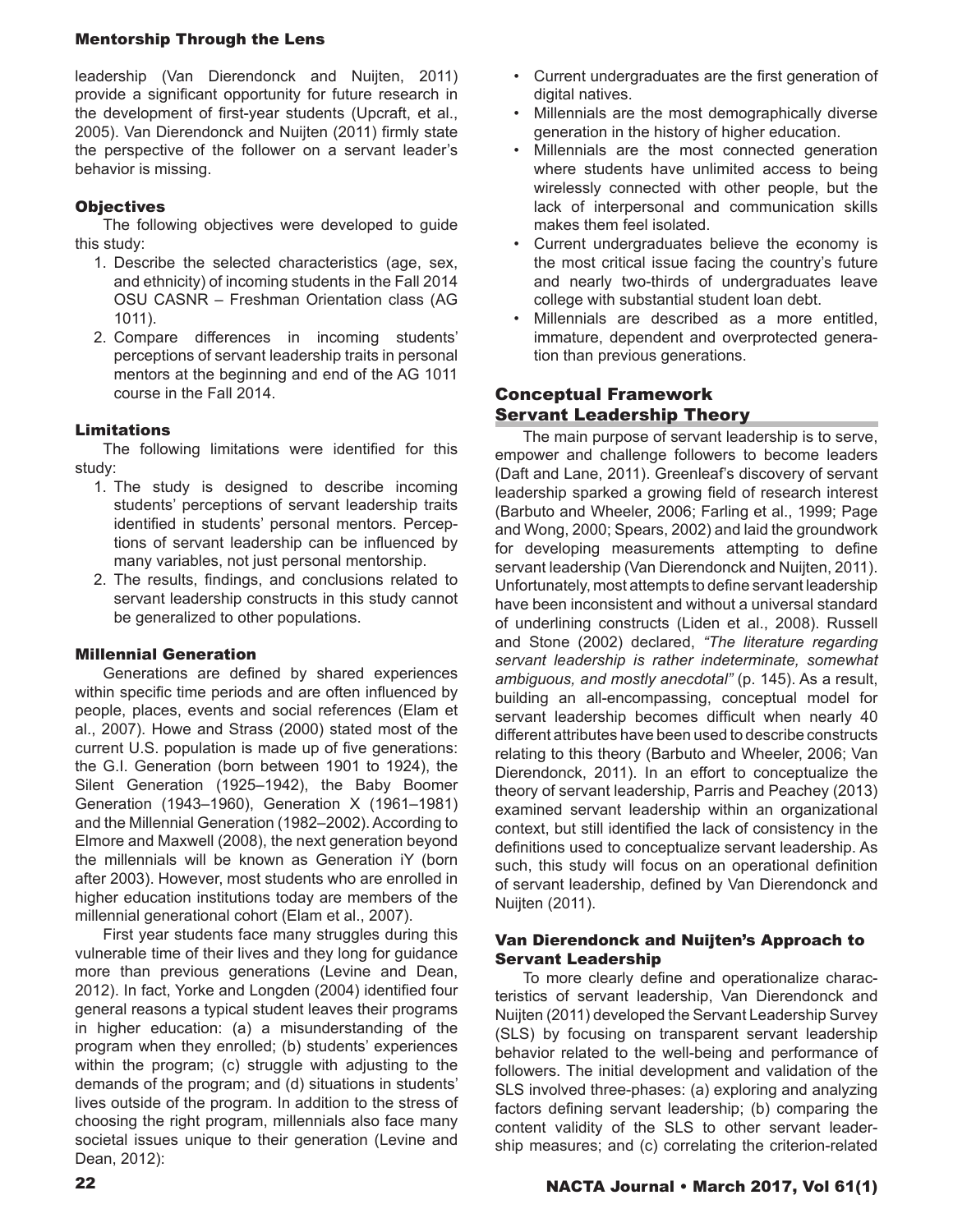

validity of how leaders behave toward followers in the workplace (Van Dierendonck and Nuijten, 2011). To

After differentiating antecedents, behavior and outcomes, six preliminary themes emerged to form an operationalized definition for servant leadership, including empowering and developing people, humility, authenticity, intrapersonal acceptance, providing direction and stewardship (Parris and Peachey, 2013; Van Dierendonck, 2011). Selected managers who were labeled as servant leaders by experts from the European Greenleaf Centre for Servant Leadership were interviewed to seek clarity in the SLS construct development (Van Dierendonck and Nuijten, 2011). Subsequently, Van Dierendonck and Nuijten's (2011) six original themes evolved into eight characteristics defining servant leadership, including empowerment, accountability, standing back, humility, authenticity, courage, interpersonal acceptance and stewardship (see Figure 1). Each of the eight constructs helps build consistency within the theory of servant leadership.

## Methods

This study was conducted as a longitudinal, panel survey design, employed with a census approach (Creswell, 2012) to describe incoming students' perceptions of servant leadership traits in personal mentors at the beginning and end of the Fall 2014 CASNR AG 1011 – Freshmen Orientation class. A census approach was the desirable method to use for the study as the researcher wanted to study the full population of incoming students in the CASNR AG 1011 – Freshmen Orientation class. The instrumentation used in this study included the Servant Leadership Survey (SLS) instrument (Van Dierendonck and Nuijten, 2011) and a researcher-designed general mentorship and demographic inventory questionnaire (Cramer, 2013; Kimmelshue, 2012). The demographic inventory was only included in the pre-questionnaire.

The data for this study was analyzed using IBM Statistical Package for the Social Sciences (SPSS) Statistics 21.0 for MacintoshTM. To reduce human error, SPSS was used to analyze data and report descriptive statistics (Field, 2009). Descriptive statistics were used to analyze central tendencies within the data (Creswell, 2012). Research objectives one and two were used for descriptive analysis. Frequencies and percentages were used to describe nominal data within categories (Creswell, 2012). Ordinal, or ranked data (Creswell, 2012), was analyzed using means and standard deviations.

### Part 1: Servant Leadership Survey (SLS) Instrument

Several multi-dimensional instruments have been developed to measure servant leadership (Barbuto and Wheeler, 2006; Dennis and Bocarnea, 2005; Laub, 1999; Liden et al., 2008; Sendjaya et al., 2008; Van Dierendonck and Nuijten, 2011; Wong et al., 2007). Van Dierendonck and Nuijten's (2011) SLS evaluates constructs related to both the leader and the follower while focusing on the follower's perspective of the leader-follower relationship. Prior to taking each questionnaire, students were asked to consider their most influential mentor. Responses for the SLS instrument used a six-point Likert-type scale for each item: strongly agree, agree, somewhat agree, somewhat disagree, disagree and strongly disagree (Van Dierendonck, 2011).

## Part 2: General Mentorship and Demographic Inventory Questionnaire

Campbell et al. (2012) and Snowden and Hardy (2012) identified a need for further research on the influence of mentorship in students at the undergraduate level. Therefore, with help from a panel of experts, the researchers refined nine closed-ended and semi-closed questions regarding perceptions of general mentorship to address general mentorships preferences in incoming students in AG 1011. Questions included labeling the category of students' most influential mentors, identifying students' most important quality found in a mentor, identifying how often students seek mentorship, listing the general types of community service in which students are involved and estimating how many hours of community service students have logged within the last month of completing the questionnaire.

To collect self-reported participant demographics, researchers modified nine closed-ended and semiclosed questions adapted from Cramer (2013) and Kimmelshue (2012). Based on Creswell's (2012) recommendation to place sensitive questions after neutral questions in questionnaires, the demographic inventory was included at the end of the pre-questionnaire.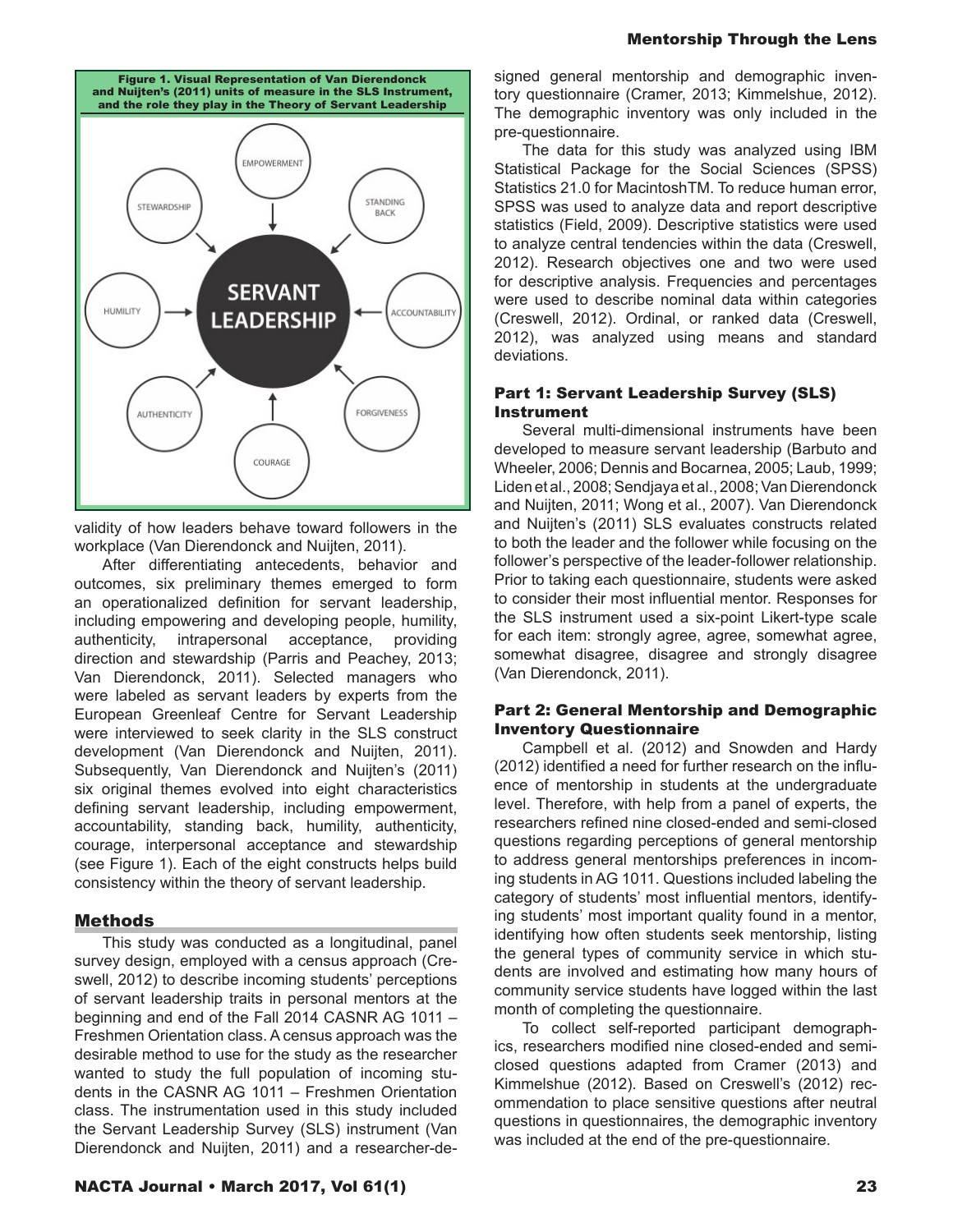## Mentorship Through the Lens

### Reliability of the SLS Instrument

The SLS instrument (Van Dierendonck and Nuijten, 2011) was developed by an exploratory factor analysis and was further validated by multiple confirmatory factor analyses in the Netherlands and in the United Kingdom. The SLS instrument initially reported a range for internal consistency from 0.69 to 0.95. (Van Dierendonck and Nuijten, 2011). Kline (1999) stated internal consistencies below 0.7 could be expected in psychometric constructs because of diversity in the measures. Even still, internal consistency measures for construct reliability ranging from 0.69 to 0.95 between the two original SLS studies raised caution for the current study.

As such, post-hoc reliability scores were run within each subscale construct for the pre- and post-questionnaires. The pre-questionnaire yielded the following Cronbach's alphas: 0.77 for empowerment (7 items), 0.72 for accountability (3 items), 0.53 for standing back (3 items), 0.83 for humility (5 items), 0.49 for authenticity (4 items), 0.53 for courage (2 items), 0.68 for forgiveness (3 items) and 0.52 for stewardship (3 items). The post-questionnaire yielded the following Cronbach's alphas: 0.78 for empowerment (7 items), 0.72 for accountability (3 items), 0.60 for standing back (3 items), 0.83 for humility (5 items), 0.61 for authenticity (4 items), 0.64 for courage (2 items), 0.74 for forgiveness (3 items) and 0.57 for stewardship (3 items).

Caution was warranted because of the lower sub-construct reliability scores. As such, a follow-up exploratory factor analysis was conducted on the data and revealed a one-factor solution responsible for 24% of the variance. Three factors also were cumulatively responsible for 38% of the variance. The exploratory factor analysis of the current data confirmed Van Dierendonck's and Nuijten's (2011) factor analysis of the SLS in a Dutch composite sample where three factors also emerged from their data. From their study, factor one was interpreted as the "leader"-side of servant leadership, which was expressed through high loading of empowerment, accountability, vision and intellectual stimulation (Van Dierendonck and Nuijten, 2011). The leader component of servant leadership is identified as enabling followers to set clear goals, provide meaningful work situations and express personal talents (Van Dierendonck and Nuijten, 2011). Van Dierendonck and Nuijten (2011) labeled factor two as the "servant"-side

of servant leadership, where standing back, humility, authenticity, supportive leadership, and ethical leadership support the willingness to serve others through support and listening. Finally, Van Dierendonck and Nuijten (2011) third factor was identified as the forgiveness factor, where mistakes are recognized as growth opportunities and looking forward is better than looking back.

Recognizing Van Dierendonck and Nuijten (2011) also identified three primary factors in the SLS from an exploratory factor analysis in the Dutch study, and following the low sub-construct reliability scores and exploratory factor analysis for this study, internal consistency measures for the SLS instrument as a whole was measured. As a result, post hoc Cronbach's alphas of 0.87 and 0.88 were yielded for the pre- and post-questionnaires, respectively.

## Results and Discussion

## Findings Related to Objective One

Eighty-five percent (*f*=369) of the respondents were 18 years old. The youngest respondents were 18 and the oldest respondent was 30. Fourteen students were pulled from the study for being under 18 years old at the time of the pre-questionnaire. In regards to reporting gender, 29.3% (*f*=127) were male and 70.7% (*f*=306) were female. The top two ethnic groups students identified were Caucasian and Native American or Alaska Native. Three hundred sixty-one students (83.6%) identified most closely to the Caucasian (non-Hispanic) race. Twenty-seven respondents (6.3%) identified as Native American or Alaskan Native.

#### Findings Related to Objective Two

A paired-samples t-test was conducted to compare students' perceptions of servant leadership traits in personal mentors at the beginning and end of the CASNR AG 1011 – Freshmen Orientation class. Three measures showed statistical significance: authenticity at *t*(398) = -4.218, *p* < 0.001, *r*=0.21; humility at *t*(397) = -3.434, *p*=0.001, *r*=0.17 and stewardship at *t*(402) = -2.114, *p*= 0.035, *r*=0.21. Although the *p*-values showed statistical significance for authenticity, humility and stewardship, because of the large population size yielding high degrees of freedom for each pair, the effect sizes were between small and medium effects (*r*=0.1 and *r*=0.3, respectively; Cohen, 1992).

Accountability scored the highest servant leadership construct mean in the pre-questionnaire (*M*=5.39, *SD*=0.60) and in the post-questionnaire (*M*=5.42, *SD*=0.57; Table 1). Empowerment was close behind as the second highest rated construct in both the pre-questionnaire (*M*=5.29, *SD*=0.53) and the post-questionnaires (*M*=5.30, *SD*=0.54; Table 1). Forgiveness scored the lowest servant leadership construct mean in the pre-questionnaire (*M*=4.04, *SD*=1.092) and in the post-questionnaire (*M*=3.95, *SD*=1.19; Table 1).

| <b>Table 1. Incoming Students' Perceptions of Servant Leadership Traits</b><br>in Personal Mentors at the Beginning and End of AG 1011            |     |                       |           |                        |           |          |     |            |              |
|---------------------------------------------------------------------------------------------------------------------------------------------------|-----|-----------------------|-----------|------------------------|-----------|----------|-----|------------|--------------|
|                                                                                                                                                   |     | Pre-<br>Questionnaire |           | Post-<br>Questionnaire |           |          |     |            |              |
| Construct                                                                                                                                         | f   | M                     | <b>SD</b> | M                      | <b>SD</b> | t        | df  | $p$ -value | $\mathsf{r}$ |
| Authenticity                                                                                                                                      | 399 | 4.55                  | 0.734     | 4.71                   | 0.741     | $-4.218$ | 398 | 0.000      | 0.21         |
| <b>Humility</b>                                                                                                                                   | 398 | 4.76                  | 0.795     | 4.87                   | 0.748     | $-3.434$ | 397 | 0.001      | 0.17         |
| Stewardship                                                                                                                                       | 403 | 5.10                  | 0.624     | 5.17                   | 0.644     | $-2.114$ | 402 | 0.035      | 0.21         |
| <b>Forgiveness</b>                                                                                                                                | 398 | 4.04                  | 1.092     | 3.95                   | 1.190     | 1.750    | 397 | 0.081      | 0.09         |
| Accountability                                                                                                                                    | 392 | 5.39                  | 0.603     | 5.42                   | 0.566     | $-1.008$ | 391 | 0.314      | 0.05         |
| <b>Standing Back</b>                                                                                                                              | 402 | 4.81                  | 0.773     | 4.84                   | 0.784     | $-0.888$ | 401 | 0.375      | 0.04         |
| Courage                                                                                                                                           | 391 | 4.56                  | 0.899     | 4.58                   | 0.965     | $-0.422$ | 390 | 0.673      | 0.02         |
| Empowerment                                                                                                                                       | 391 | 5.29                  | 0.525     | 5.30                   | 0.536     | $-0.409$ | 390 | 0.683      | 0.02         |
| <i>Note.</i> $p \le 0.05$ . Students were asked to answer questions based on their most influential<br>mentor at the time of taking each question |     |                       |           |                        |           |          |     |            |              |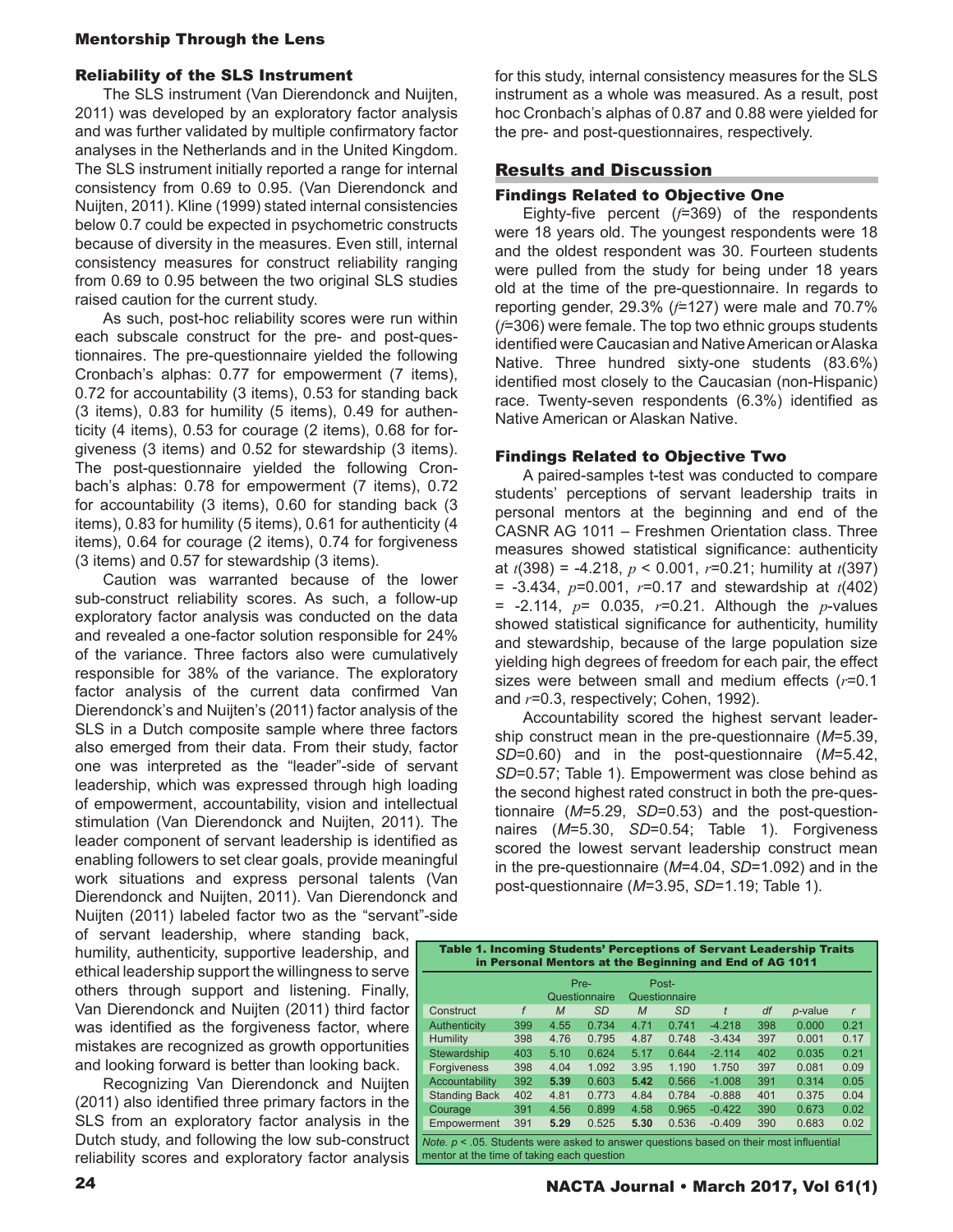# Conclusions and Implications

Objective one sought to describe the demographics of the Fall 2014 OSU CASNR – Freshman Orientation class (AG 1011). One finding that emerged from this data is how much of an overwhelming majority Caucasian females account for the population. One idea why males might not enroll in college as frequently as females do is young males often do not see immediate value in attending higher education institutions (Irvine, 2011). One recommendation for encouraging males to enroll in higher education is to ensure the value of their education is discussed prior to enrollment and encourage mentor interaction (College Stats, 2015). Mentorship provides value in engaging students on campus. When students feel connected to the mission of the college, they recognize the need for their education, which in turn, could boost enrollment numbers and maintain retention. This research yields implications for implementing strong mentorship components in higher education. Quality mentors not only improve the experience of education while students already are enrolled, but also it can be a key factor in recruiting. Further research is recommended for evaluating successful recruitment efforts, specifically in target demographics, including diverse ethnic groups and male populations.

One powerful implication of the second objective is the Millennial Generation feels the most successful when they are held accountable and empowered to do quality work (Elmore and Maxwell, 2008). Therefore, higher education institutions should develop mentorship programs that include a feedback component to provide constructive and positive feedback to students. If students feel more empowered and responsible in college, could their confidence and empowerment translate to the work environment, as well? Providing a feedback element to student programs might help millennials receive the development they desire at an earlier age so they could emerge more emotionally ready for their future careers. Providing this critical piece of workplace readiness might be the missing link to motivating students for life beyond college.

## Recommendations

The following recommendations were assigned to match the needs of current populations: (1) develop student leadership groups around desired servant leadership qualities, such as accountability and empowerment; (2) implement projects and assignments in college classrooms settings enforcing students to take ownership and be accountable for their personal work; and (3) investigate the influence of servant leadership in various college student settings. Because students desire qualities in mentors, such as accountability and empowerment, leadership groups should be selected based on desired criteria.

### **Summary**

Mentoring the millennial generation has raised huge concerns for educators and employers in the past. Fortunately, connecting with this generation could be as simple as engaging empowerment and accountability within mentor-to-mentee relationships. Mentors work to motivate mentees to hold themselves accountable for their work; therefore, teaching students at an earlier age the value of accountability might lead to more informed decisions in college. Certainly, generational differences may show millennials rate accountability and empowerment differently than older supervisors might. Even still, as the needs of current millennial college students evolve, the need to embrace student ownership and service in higher education programs becomes imperative. Society cannot expect to leave a legacy in this world without investing and mentoring future leaders (Elmore and Maxwell, 2008). The time to invest in tomorrow's leaders by empowering students and holding them accountable for their expectations has never been more prevalent than now.

# Literature Cited

- American College Health Association. 2008. American college health association-national college health assessment spring 2007 reference group data report (abridged). Journal of American College Health 56(5): 469-480.
- Astin, A.W. and H.S. Astin. (eds.) 2000. Leadership reconsidered: Engaging higher education in social change. Battle Creek, MI: W. K. Kellogg Foundation.
- Barbuto, J.E. and D.W. Wheeler. 2006. Scale development and construct clarification of servant leadership. Group & Organization Management 31(3): 300-326.
- Campbell, C.M., M. Smith, J.P. Dugan and S.R. Komives. 2012. Mentors and college student leadership outcomes: The importance of position and process. The Review of Higher Education (35)4: 595-625.
- College Stats. 2015. Why men are falling behind in higher ed. http://collegestats.org/2013/05/why-men-arefalling-behind-in-higher-ed/. U.S. Department of Education. October 10, 2015.
- Cramer, C. 2013. Social media uses by students in an agricultural student orientation course. MS Thesis, Department of Agricultural Education, Communications, and Leadership, Oklahoma State University, 448 Agricultural Hall: Stillwater, OK.
- Creswell, J.W. 2012. Educational research: Planning, conducting, and evaluating quantitative and qualitative research. Boston, MA: Pearson.
- Daft, R.L. and P.G. Lane. 2011. The leadership experience. Mason, OH: South-Western Cengage Learning.
- Dennis, R.S. and M. Bocarnea. 2005. Development of the servant leadership assessment instrument. Leadership & Organization Development Journal 26(8): 600-615.